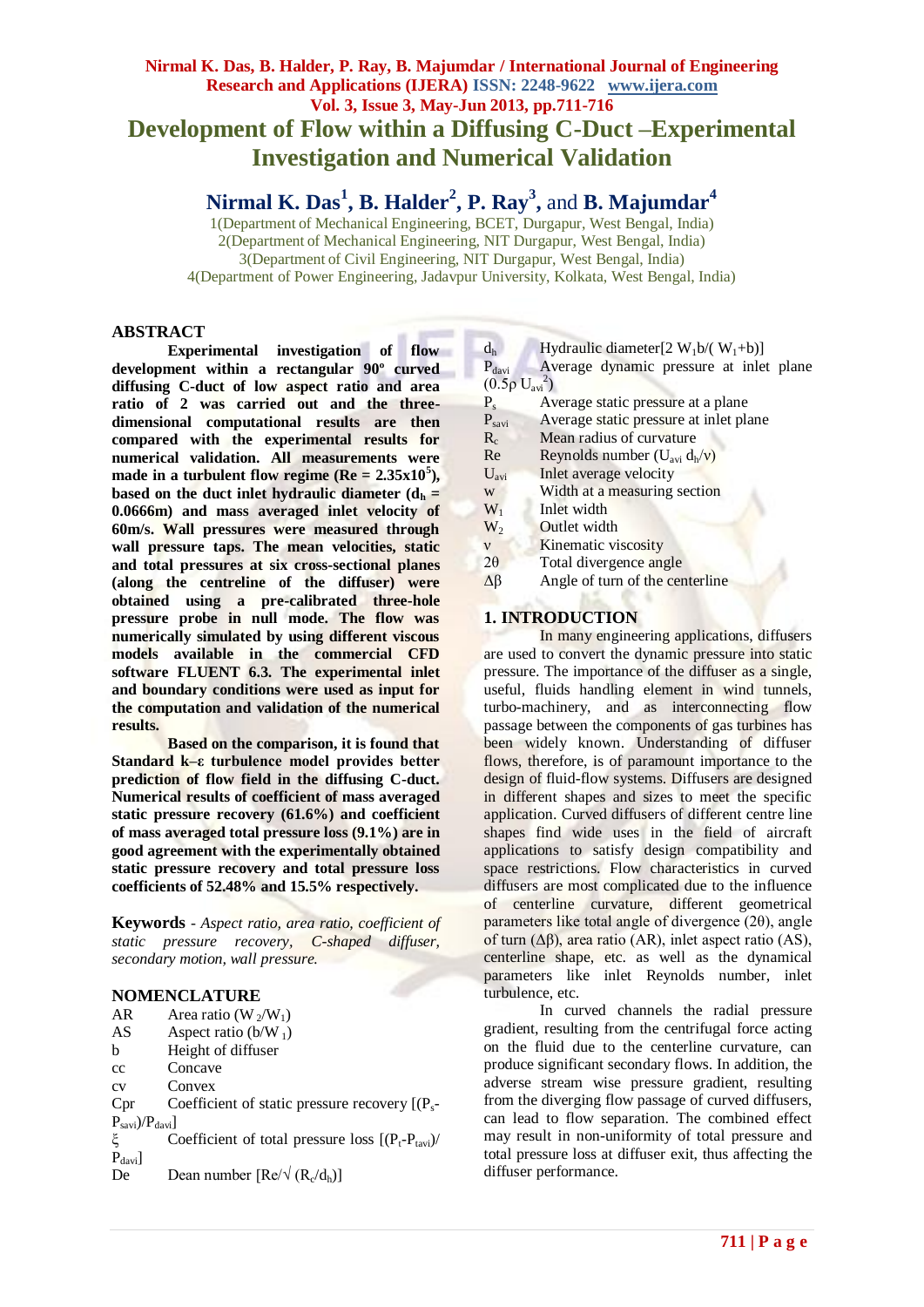From the beginning of the last century, study of internal flow through ducts was the area of interest for many researchers. With the advancement of aircraft industry, the flow field characteristics and performance of curved diffusers have been the research topics of interest.

Williams *et al*., 1902, [1], were the first to investigate flow in curved pipes, where they observed the maximum axial velocity to shift towards the outer wall of the curved pipe. Since then, numerous investigations have been carried out on curved pipes/ducts to establish the effect of various parameters. According to these studies, the secondary flows are generated in the curved pipes either due to the non-uniform distribution of velocity at the inlet and/or due to the effect of centrifugal force.

The complex nature of flow within curved pipes was investigated experimentally by Eustice, 1910, 1911, [2, 3], where he has pointed out the formation of secondary flow as one of the main flow characteristics in curved pipes.

Probably, Fox & Kline, 1962, [4], carried out the first systematic studies of flow regimes on curved diffusers and additional studies of flow regimes in 2-D straight walled diffusers. They developed maps of flow regimes for stalled and unstalled curved diffusers for a range of flow turning angle from  $\dot{0}$  to  $90^\circ$ , in steps of  $10^\circ$ , and with curved diffuser geometry having a circular arc centre line and a linear area distribution normal to the centre line.

Bansod and Bradshaw, 1972, [5], made experimental investigation of flow through a number of S-shaped ducts of different geometric parameters, each with a thin inlet turbulent boundary layer. From the measured total pressure, static pressure, surface shear stress and flow yaw angle they have established that the large departure from axisymmetry of flow in the exit plane of the Sduct were due to the expulsion of boundary-layer fluid by a strong longitudinal pair of contra-rotating vortices embedded in the boundary layer.

Sajanikar *et al*., 1982, [6], studied the effect of turning angle and Reynolds number on the performance of curved diffusers in terms of pressure recovery. Experiments were conducted on fixed area ratio curved diffusers by varying the turn angle between 0° to 90°, in steps of 15° and the Reynolds number between  $2x10^4$  to  $5x10^5$ . From the obtained results they reported that, for a given curved diffuser the pressure recovery decreased with increase in turn angle but increased with increase in Reynolds number.

Computational analysis of fully-developed turbulent flow of an incompressible viscous fluid in curved ducts of square section was reported by Hur and Thangam, 1989, [7]. They used finite volume method in their numerical study with a nonlinear K-*l* model to represent the turbulence. The results of both straight and curved ducts were presented, where in case of fully-developed turbulent flow in straight ducts the secondary flow was reported by an eight vortex structure. With introduction of moderate curvature authors observed a substantial increase in the strength of secondary flow with a change in the pattern to either a double-vortex or a four-vortex configuration. Their computed results in comparison to available experimental data were reported to be in good agreement. In their opinion the nonlinear K-*l* and K-ε models have the promise to yield more accurate predictions for curved turbulent flows than the more commonly used eddy viscosity models.

By carrying out flow visualisation and wall static pressure measurements on an elliptical centre line 90 $\degree$  curved diffuser of large area ratio (AR = 3.4), Agrawal and Singh, 1991, [8], detected large separation pockets on the convex wall. The separated flow affected the diffuser performance severely and the performance evaluation showed poor pressure recovery and high losses.

Majumdar and Agrawal, 1996, [9], performed an experimental study for air flow in a large area ratio curved diffuser (AR = 3.4, Δβ = 90<sup>o</sup>, and  $AS = 0.685$ ) by installing a row of vanes at different angles to the diffuser inlet. Significant development of flow distribution inside diffuser with increased pressure recovery coefficient was achieved when the flow was deflected by  $10^{\circ}$ towards the convex wall.

In a later study, Majumdar *et al*., 1998, [10], made detailed experimental investigation of flow in a high aspect ratio (AS = 6)  $90^{\circ}$  curved diffuser. The observed shift of stream wise bulk flow towards the concave vertical wall was attributed to the centrifugal effect arising out of the centerline curvature. The wall static pressure increased continuously on both the convex and concave walls due to diffusion and a pressure recovery coefficient of 50% was obtained. They also observed that except for a small pocket on the convex wall at the exit there was no flow separation in the diffuser. Counter rotating vortices were detected from 30º turn of the diffuser.

Experimental and numerical studies of turbulent flow in a rectangular curved diffuser (AR  $= 2$ ,  $\Delta \beta = 180^\circ$ ,  $2\theta = 9.12^\circ$ , and AS = 2) were carried out by Djebedjian, 2001, [11]. The test was carried out at  $Re = 4.59x10^5$ , based on the inlet hydraulic diameter of 0.0666m and mass averaged inlet velocity of 33.7m/s. The maximum velocity core shifted gradually from the convex wall towards the concave wall as the flow moved downstream. The stream-wise velocity along the convex wall was observed to decrease rapidly up to the turn of 90º, approached to zero at 90º and in the downstream theflow was separated with expanding recirculation towards the exit. Wall static pressure recovery along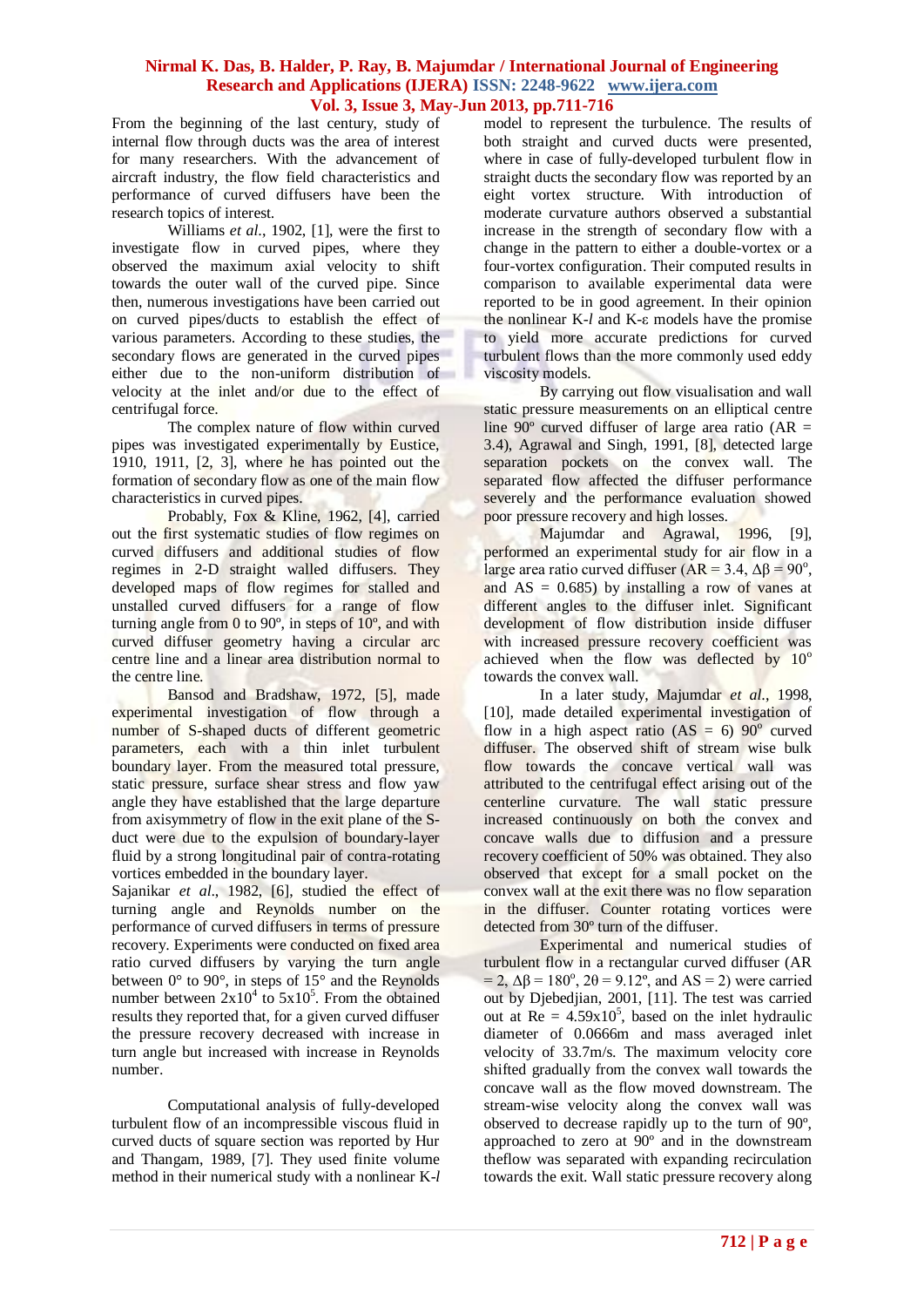convex wall was significantly more than that on concave wall and the overall pressure recovery was only 27%. Time-averaged Navier-Stokes equations were used for numerical analysis. The standard k-ε turbulence model and a non-equilibrium k-ε model were tested and evaluated against the experimental data. Both the turbulence models could not predict at par with the experimental results, the separation position and the reattachment length.

Using the commercial CFD code FLUENT, Dey *et al*., 2002, [12], studied numerically the effect of area ratio and turning angle on the performance of circular cross-section S-diffusers. Investigation was done with steady incompressible flow through diffusers, keeping the centre line length and inlet velocity (40m/s) fixed. Computations were made with different values of area ratios of 1.5, 2.0, 2.5, and 3.0 and different turning angles of 15°/15°, 22.5°/22.5°, and 30°/30°. Counter rotating vortices were observed to be present throughout the diffuser length with increasing magnitudes at higher angle of turn. Influence of turning angle on pressure recovery was very less, only 1% fall in static pressure recovery was predicted with the change in turning angle from 15°/15° to 30°/30°. Increase in area ratio registered strong increase in static pressure recovery with reduction in the magnitude of the crossvelocity. They predicted higher number of pairs of vortices to generate for an area ratio of 3.

Sedlář, and Příhoda, 2007, [13], modeled numerically the flow phenomena occurring in turbulent flows through rectangular curved diffusers of  $AR = 1.5$ ,  $\Delta \beta = 90^{\circ}$ , with straight inlet and exit parts. To find the relationship of the hydraulic losses with the ratio of inner wall radius to the diffuser height  $(R_i/W_i)$  and the Dean number (De), investigation was carried out at various inlet Reynolds numbers  $(1x10^5$  to  $1x10^6)$  and different  $R/N_i$  (1 to 6) keeping the diffuser height constant. Authors used the ANSYS CFX package to solve the three-dimensional Reynolds-averaged Navier-Stokes equation together with different suitable turbulence models. Regions of flow separation were marked and were found to be dependent both on diffuser geometry and Reynolds number. Secondary flows of different structures of multiple vortices were found to form which were influenced mainly by the nature of flow separation.

## **2. EXPERIMENTAL AND COMPUTATIONAL FACILILITY**

The experiments were conducted in the Aerodynamics Laboratory, National Institute of Technology, Durgapur, India. The measurements were carried out in an open-circuit wind tunnel (Fig.1). The rate of mass flow of air through the test rig was controlled by throttling the blower suction with the help of a flap gate mounted on it. The 90ºcurved diffuser was designed with circular arc centre line, as suggested by Fox and Kline [4]. The

rectangular cross-section was increased in area by linearly varying the width from 0.05m at inlet to 0.1m at the exit, over the total centre line length of 0.6m while the height was kept constant at 0.1m. The curved part of the test diffuser was fabricated in four segments each of 0.382m centre line radius and subtending an angle of 22.5º at the centre of curvature. Two constant area straight ducts, one preceded while the other succeeded the curved part of the diffuser. The test diffuser was fabricated from transparent acrylic sheets. One hundred eighty evenly distributed wall pressure taps were provided (at six measuring sections as elaborated later) for measurement of wall pressures on the four walls. The mean velocities, static and total pressures at six cross-sectional planes, namely Inlet, A, B, C, D, and Outlet were obtained using a pre-calibrated threehole pressure probe in null mode. The geometry of the curved diffuser along with the measuring sections is shown in Fig.2.

The geometry of the diffusing C-duct was developed in GAMBIT and subsequently it was meshed with the solver FLUENT 5/6. Flow through the diffuser was numerically simulated by using different viscous models available in the commercial CFD software FLUENT 6.3. The experimental inlet and boundary conditions were used as input for the validation of the viscous models. The 2-D presentations of the computed wall pressure distribution and mean velocity contours were developed by using the graphics software Tecplot'10.

## **3. RESULT AND DISCUSSION**

The flow development in the diffusing Cduct was investigated through measurements of the wall pressure distribution, velocity distribution, pressure distribution and pressure recovery. However, due to the space restriction, the important parameters like the wall pressure distribution, mean velocity distribution, and the pressure recovery are presented here. For validation of different viscous models available in the commercial CFD software 'FLUENT 6.3', the computed results were compared with the experimental results.

#### **3.1 WALL PRESSURE DISTRIBUTION**

The measured static pressures on the respective walls were normalized by inlet dynamic pressure and using the software 'Surfer', 2-D isobars were plotted as shown in Fig.3. Fig. 3(a) and (b), referring to top and bottom walls respectively, show the existence of higher pressure along the concave edge with respect to lower pressure along the convex edge at any angle of turn. It reveals that the fluid movement has taken place from concave edge towards the convex side. The pressure distribution on the convex wall at any section up to the  $45^{\circ}$  turn (Fig.3(c)), shows lower pressure at the centre and higher towards the top andbottom which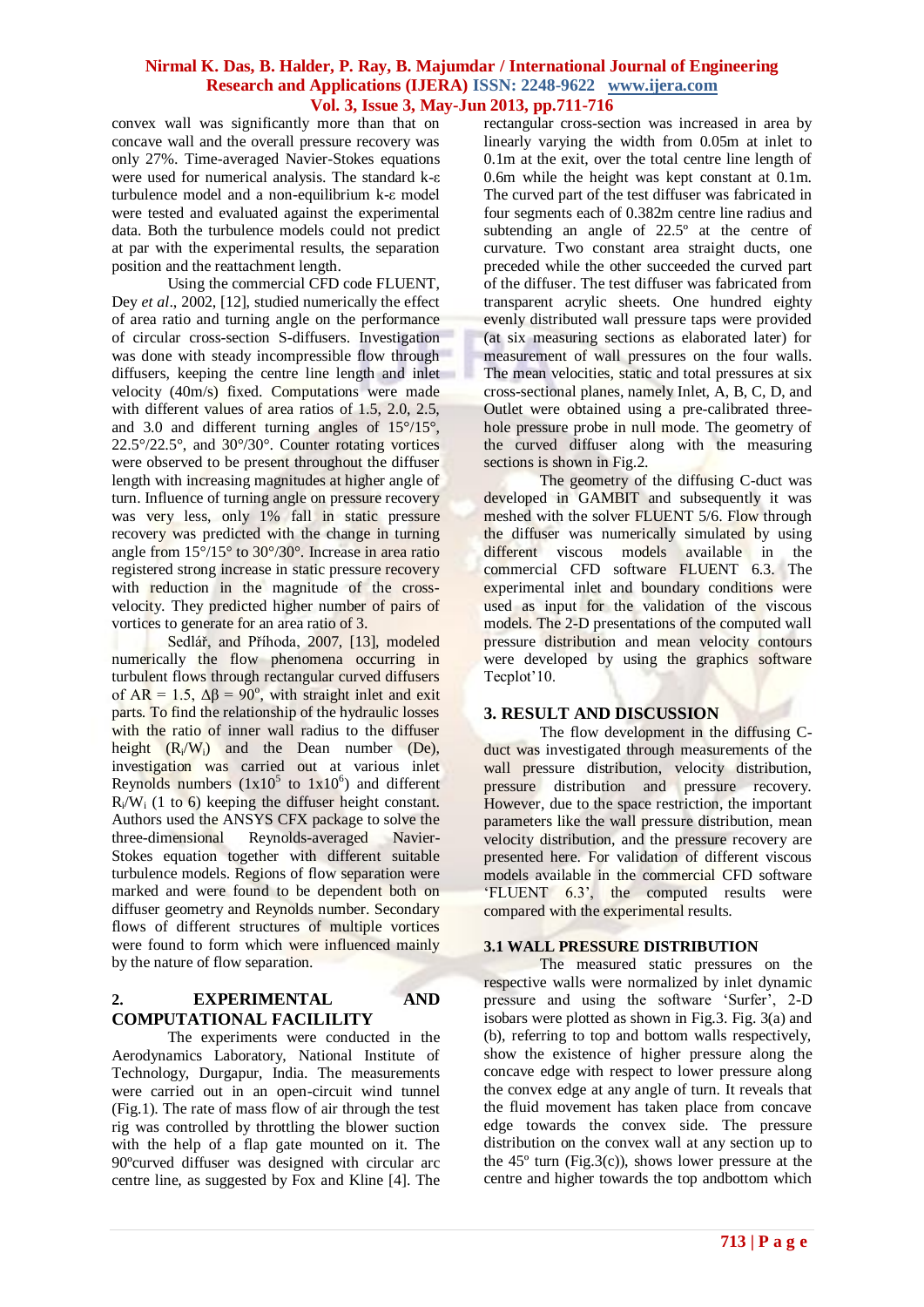signifies a movement of fluid towards the centre from top and bottom. A reverse trend is observed on the concave wall, (Fig.3 (d)). These directions of fluid movement across the flow passage indicate a probable generation of secondary motion in the form of two contra-rotating vortices at least up to 45º turn. The wall pressure distribution on the four walls clearly exhibits a continuous rise in static pressure along the primary direction of flow, as expected in case of a diffuser.

## **3.2 MEAN VELOCITY DISTRIBUTION**

The normalised (by the inlet average velocity) velocity profiles at the six measuring sections are presented in Figs. 4 (a)–(f). The flow at the diffuser entry (Fig.  $4(a)$ ) is almost uniform and symmetric except in the vicinity of the top and bottom parallel walls, which appeared to be due to accumulation of low momentum fluid over the walls and the corner effect. Refer Fig. 4(b) for Section-A (angle of turn 11.25º), the flow is seen to accelerate on the convex wall side to balance the relatively slower flow on the other i.e. concave wall. This is due to the higher pressure on the concave wall compared to the convex wall, as a result of strong centrifugal force. At Section-B (angle of turn 33.75º), referring to Fig. 4(c), non-uniformity in the velocity profile at station-5 near the convex wall is observed. This can be attributed to the migration of low momentum fluid to the convex wall due to generated secondary flow. Similar fluid movement was seen from the wall pressure distribution. At Section-C (angle of turn 56.25°), referring to Fig. 4(d), the non-uniformity in the velocity profiles is seen to spread over more area on the convex wall side (station-6 and 7) as compared to the previous section. It indicates migration of more low momentum fluid along the top and bottom walls towards the convex wall. This may be attributed to the combined effect of secondary flow and greater adverse pressure gradient on the convex wall. As the flow moves further down stream, at Section-D (angle of turn 78.75º), greater area on the convex wall side (up to station 5) is infected with low momentum fluid, as seen from the velocity profiles in Fig. 4(e), which may be attributed to the strong adverse pressure gradient on this wall. About the mid horizontal plane, between station-7 and the convex wall, the flow velocity may have been reduced to zero or even the flow may have reversed, giving rise to flow separation on the convex wall over a small area. Due to reduction in velocity, as expected due to gradual expansion of flow passage the centrifugal force on the concave wall is significantly reduced and fluid with higher velocity moves along this wall. Though the non-uniformity in velocity profiles near the convex wall still persists at the Outlet Section (Fig. 4(f)) like that in the previous section, the waviness is reduced to some extent indicating a significant improvement in

quality of flow (regarding uniformity). This may be attributedto the effect of flow through straight duct in this part. The overall reduction in flow velocity reaches its peak value at this section. The general pattern of flow is seen to be symmetrical about the mid horizontal plane.

#### **3.3 MEAN VELOCITY CONTOURS**

To obtain more detailed information of flow development inside the diffuser, the normalised (by the inlet average velocity) velocity contours in the form of 2-D presentation (Figs.  $5(a)-(f)$ ) have been drawn by using the graphics software package SURFER. Fig. 5(a) referring to the Inlet Section, depicts uniform flow throughout the entire crosssection except at some portion close to the top and bottom corners. A similar observation was made from the velocity profiles also. At Section-A, from Fig. 5(b), the flow is seen to accelerate on the convex wall side and move with maximum velocity occupying major portion of the flow cross-section adjacent to the convex wall while the flow on the concave wall is retarded. Similar differences in velocities on the opposite curved walls were also detected from the velocity profiles, the cause of which was discussed in details in the previous article. The velocity contours in Fig. 5(c) clearly depict that low momentum fluid has accumulated on the convex wall and the bulk flow with maximum velocity is pushed towards the opposite wall. Migration of this low momentum fluid affects the uniformity of flow along the convex wall which corroborates the earlier observation of the nonuniformity in the velocity profile near the convex wall (station 5) at Section-B. The bulk flow with maximum velocity still occupies the area between the mid vertical plane and the convex wall. The developed flow at this section is symmetric about the mid horizontal plane. In further down stream at Section-C, refer Fig. 5(d), more and more low momentum fluid is seen to accumulate along the convex wall which affects the uniformity of flow over the wall. Similar trend was observed in the waviness of the velocity profiles at station 6 and 7 on the convex wall side, as discussed in the previous article. Bulk flow with maximum velocity is seen to shift further towards the concave wall, compared to that at the previous section. Flow on the convex wall is retarded more compared to that on the opposite wall; however, stagnation or reversed flow on any part of the convex wall is not observed. At Section-D, Compared to the previous section, more area (about 40% of the total area) near the convex wall is occupied by low momentum fluid and affects the uniformity of flow over there. Similar nonuniformity was reflected through the velocity profiles, spread over large area between station 5 and the convex wall. Bulk flow with maximum velocity is further pushed towards the concave wall, and located almost centrally about the mid vertical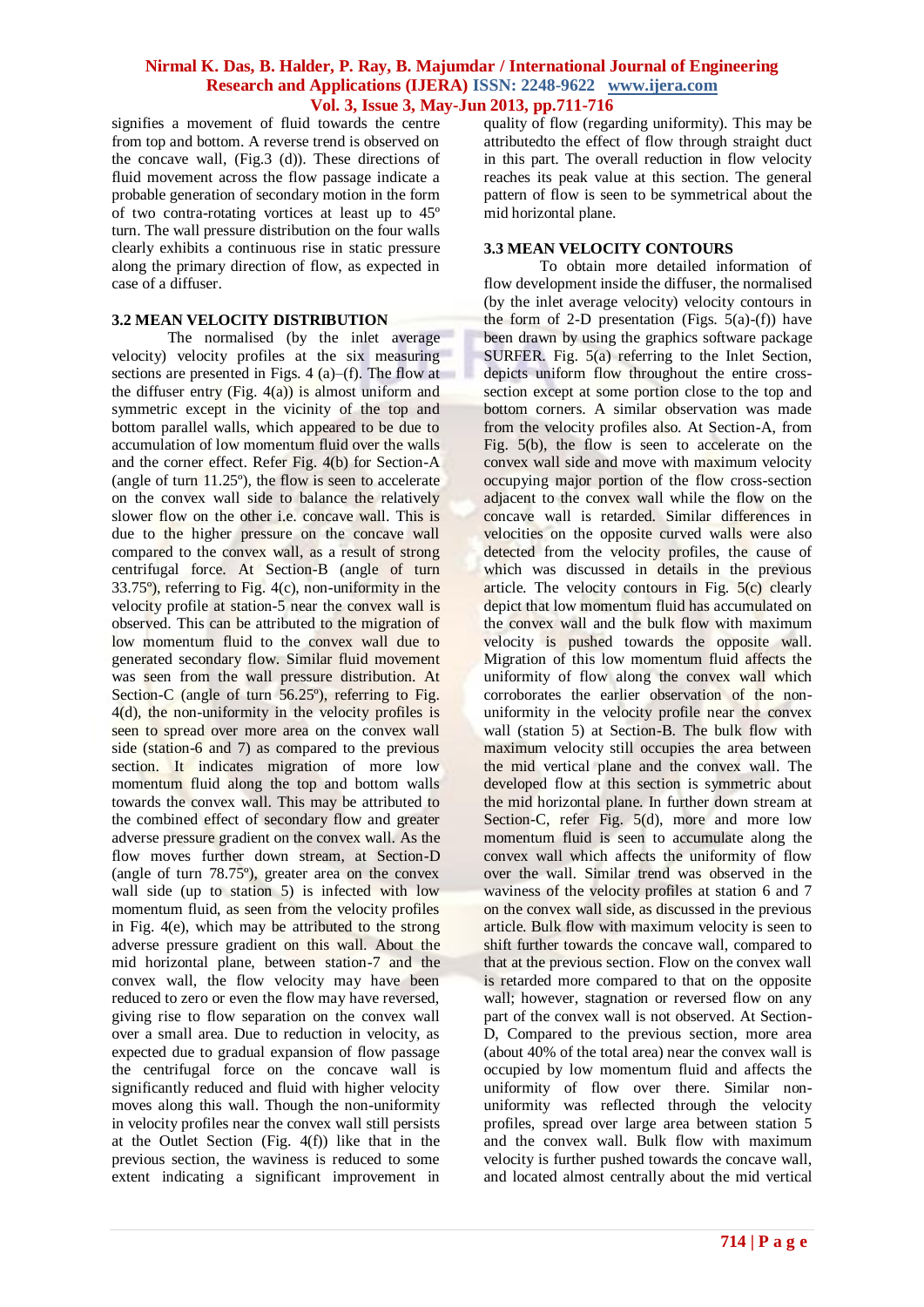plane. Velocity gradient at the mid horizontal plane between the curved walls indicates the possibility offlow stagnation or even reversed flow on a finite (may be small) area on the convex wall as discussed through mean velocity distributionse. At Outlet Section in Fig. 5(f), the velocity contours depict greater area on the convex wall to be affected by low momentum fluid and the core flow with maximum velocity to be further shifted towards the concave wall and aligned between the mid vertical plane and the concave wall. This is due to the inertia of flow; the fluid tries to maintain its upstream flow direction and moves closer to the concave wall. The pattern of the velocity contours indicate a significant improvement in quality of flow (regarding uniformity) compared to that in the previous section and justifies the installation of the straight duct at the exit of flow.

#### **3.4 PRESSURE RECOVERY AND LOSS COEFFICIENT**

The variation of normalised (by the inlet dynamic pressures) average static pressure recovery and total pressure loss, based on average static pressures at different sections and the centre line length of the diffuser is presented graphically in the Fig. 6. The static pressure in the direction of flow is observed to increase continually, with maximum growth in between Section A and B. The total pressure loss in the direction of flow is observed to increase, with maximum increase in between Section A and B. The effectiveness of the diffuser, ξo, defined as the pressure recovery capacity of the diffuser in comparison with ideal pressure recovery coefficient (75% for the present diffuser) is found to be 70%.

## **3.5 NUMERICAL VALIDATION**

The flow through the present diffusing Cduct was numerically simulated by using different viscous models available in the commercial CFD software FLUENT 6.3. The experimental inlet and boundary conditions were used as input for the computation and validation of the numerical results. Based on the comparison, it is found that Standard k–ε turbulence model provides better prediction of flow development in the present diffusing C-duct. However, a little deviation between the computational and experimental results may be observed on the concave wall side, velocity distributions obtained from computational analysis are in good agreement with the experimental results; both qualitatively and quantitatively. In Fig.7, the normalised velocities obtained from computational analysis and experimental results are presented in contour form for validation. Numerically obtained coefficient of mass averaged static pressure recovery (61.6%) and coefficient of mass averaged total pressure loss (9.1%) are in good agreement with the experimentally obtained static pressure

recovery and total pressure loss coefficients of 52.48% and 15.5 % respectively. For comparison of the computed results with the experimentally obtained pressure recovery(Cpr) and loss (ξ) coefficients, the same are presented in Fig.8 and Fig.9 respectively. These agreements corroborate that the CFD code using Standard k-ε model can predict the flow and performance characteristics reasonably well for similar geometries with same boundary conditions.

## **4. CONCLUSIONS**

Flow development in a 90º curved Cshaped diffuser, of rectangular cross-section, low aspect ratio and area ratio of 2, was experimentally investigated in a turbulent flow regime (Re =  $2.35x10<sup>5</sup>$ ), based on the duct inlet hydraulic diameter of 0.0666m and mass averaged inlet velocity of 60m/s. The following conclusions may be drawn from the study.

- 1. Down the stream, the wall static pressure increased continuously on the four walls due to diffusion.
- 2. The duct curvature induced strong pressure driven secondary motion, evolved into pair of counter-rotating vortices, ultimately conveyed down stream and broke into large pairs (at least two).
- 3. In the down stream beyond 33.75º turn, the streamwise bulk flow shifted gradually towards the concave wall side under the influence of centrifugal force with a faster diffusion on the convex wall.
- 4. Strong adverse pressure gradient developed on the convex wall, leading to probable development of flow stagnation or flow reversal on a small pocket on the convex wall near the outlet.
- 5. The induced secondary flows convected the low momentum fluid of the boundary layers towards the centre of the duct, degrading the quality of flow by disturbing the uniformity of velocity distribution.
- 6. Coefficient of static pressure recovery of 52.48º and effectiveness of the diffuser compared with an ideal one of 70 percent was achieved.
- 7. The CFD code using Standard k-ε model can predict the flow and performance characteristics of C-diffusers in reasonable agreement with the experimental flow field for similar geometries and with same boundary conditions.

## **REFERENCES**

[1] G.S. Williams, C.W. Hubbell, and G.H. Fenkell, Experiments at Detroit, Michigan on the Effect of Curvature upon the Flow of Water in Pipes, *Transaction of ASCE, 1902, vol. 47*, pp. 1-196.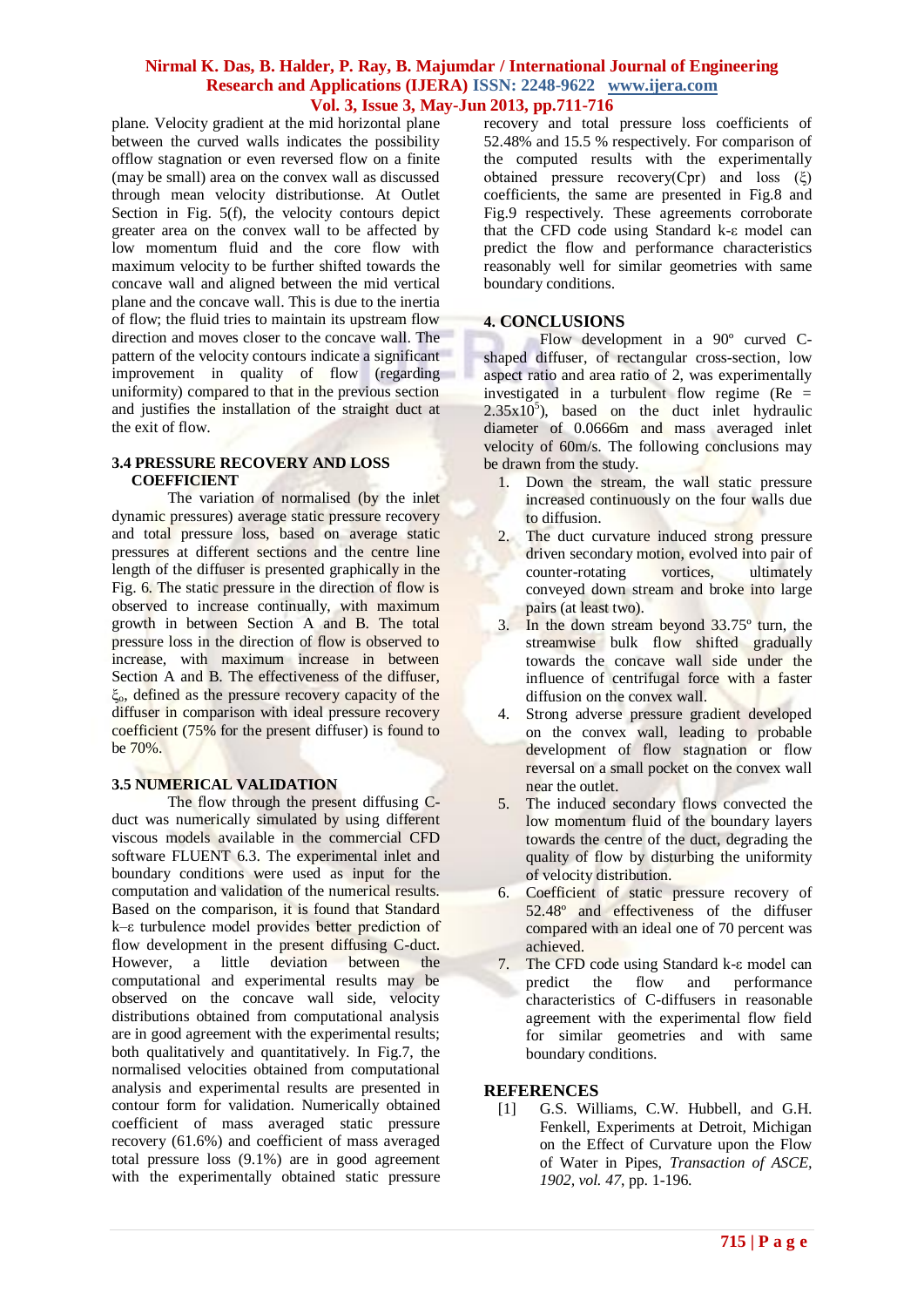- [2] J. Eustice, Flow of Water in Curved Pipes, *Proc. Royal Society London*, 1910, Series A84, pp. 107-118.
- [3] J. Eustice, Experiments of Streamline Motion in Curved Pipes, *Proc. Royal Society London*, 1911, Series A85, pp.119- 131.
- [4] R. W. Fox, and S. J. Kline, Flow Regimes in Curved Subsonic Diffusers, *Trans. of ASME, Journal of Basic Engineering, Sept. 1962*, pp. 303-316.
- [5] P. Bansod, and P. Bradshaw, The flow in S-shaped Ducts, *Aeronautical Quarterly, May 1972*, pp. 131-140.
- [6] M. B. Sajanikar, S Kar, and U. S. Powle, Experimental Investigation of Incompressible Flow in Curved Diffusers, *Proc. 11th National Conference of FMFP*, Hyderabad, India, 1982.
- [7] N. Hur, S. Thangam, and C. G. Speziale, Numerical Study of Turbulent Secondary Flows in Curved Ducts, NASA Contractor Report 181830, ICASE Report No. 89-25, 1989.
- [8] D. P Agrawal, and S. N Singh, Flow Characteristics in a Large Area Ratio Curved Diffuser, *Proc. 18th National Conference of FMFP*, Indore, India, December 1991.
- [9] B. Majumdar, and D. P. Agrawal, Flow Characteristics in a Large Area Ratio Curved Diffuser, *Proc. Instn. Mech. Engrrs*., 1996, vol. 210, pp. 65-75.
- [10] B. Majumdar, R. Mohan, S. N. Singh, and D. P. Agrawal, Experimental Study of Flow in a High Aspect Ratio 90 Deg Curved Diffuser, *Trans. of ASME, Journal of Fluids Engineering, 1998, vol. 120*, pp. 83-89.
- [11] B. Djebedjian, Numerical and Experimental Investigations of Turbulent Flow in 180º Curved Diffuser, *Proc. FEDSM, ASME Fluids Engineering Division Summer Meeting*, May 29-June 1, 2001, New Orleans, Louisiana, pp. 1-9.
- [12] R. K. Dey, S. Bhavani, S. N. Singh, and V. Seshadri, Flow Analysis in S-shaped Diffusers with Circular Cross-section, *The Arabian Journal of Science and Engineering, 2002, vol. 27*, No. 2C, pp. 197-206.
- [13] M. Sedlář, and J. Příhoda, Investigation of Flow Phenomena in Curved Channels of Rectangular Cross-section, *Journal of Engineering Mechanics, 2007, vol. 14*, No. 6, pp. 387-397.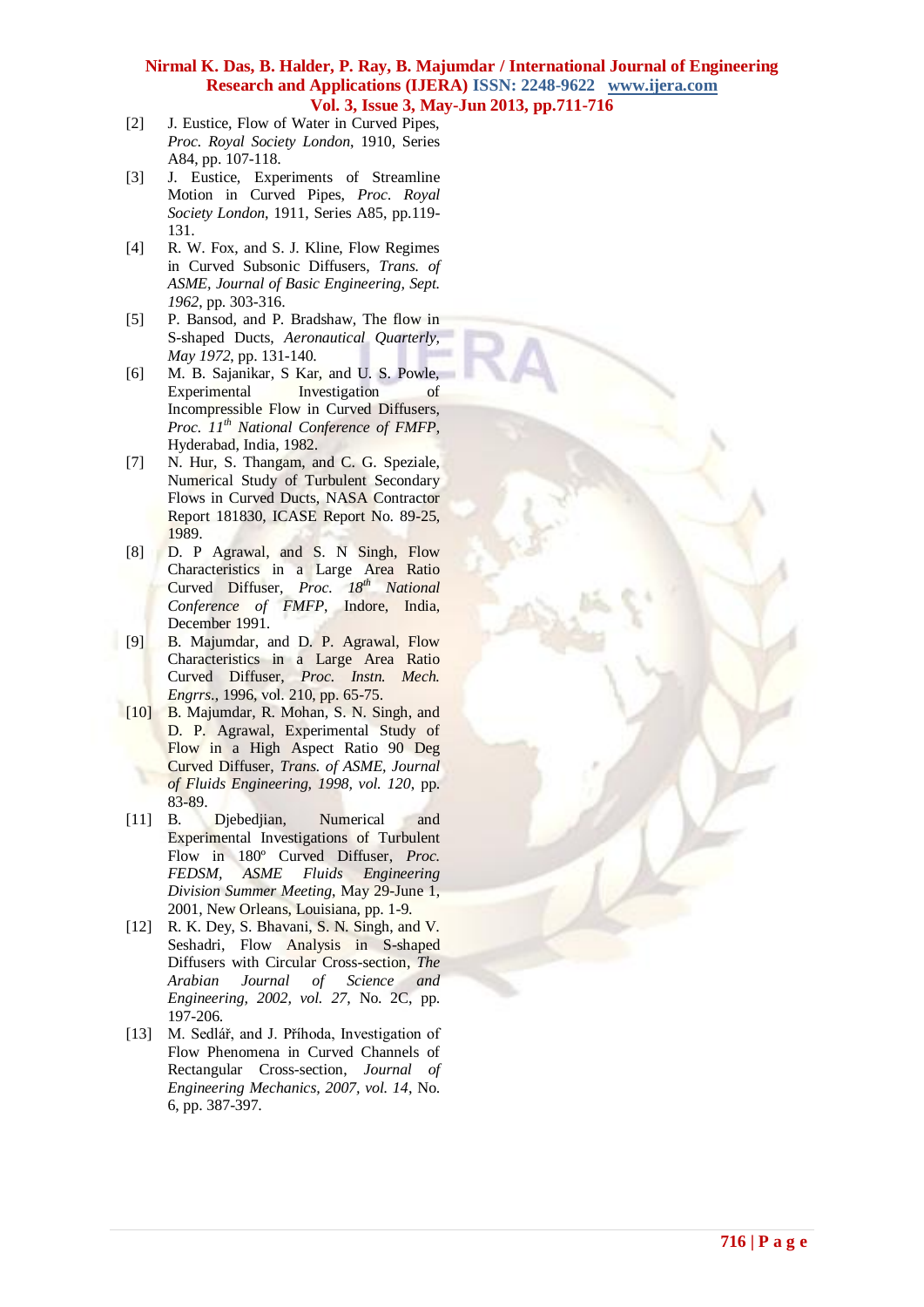

**Fig.1 Schematic Diagram of Wind Tunnel with Test Diffuser**



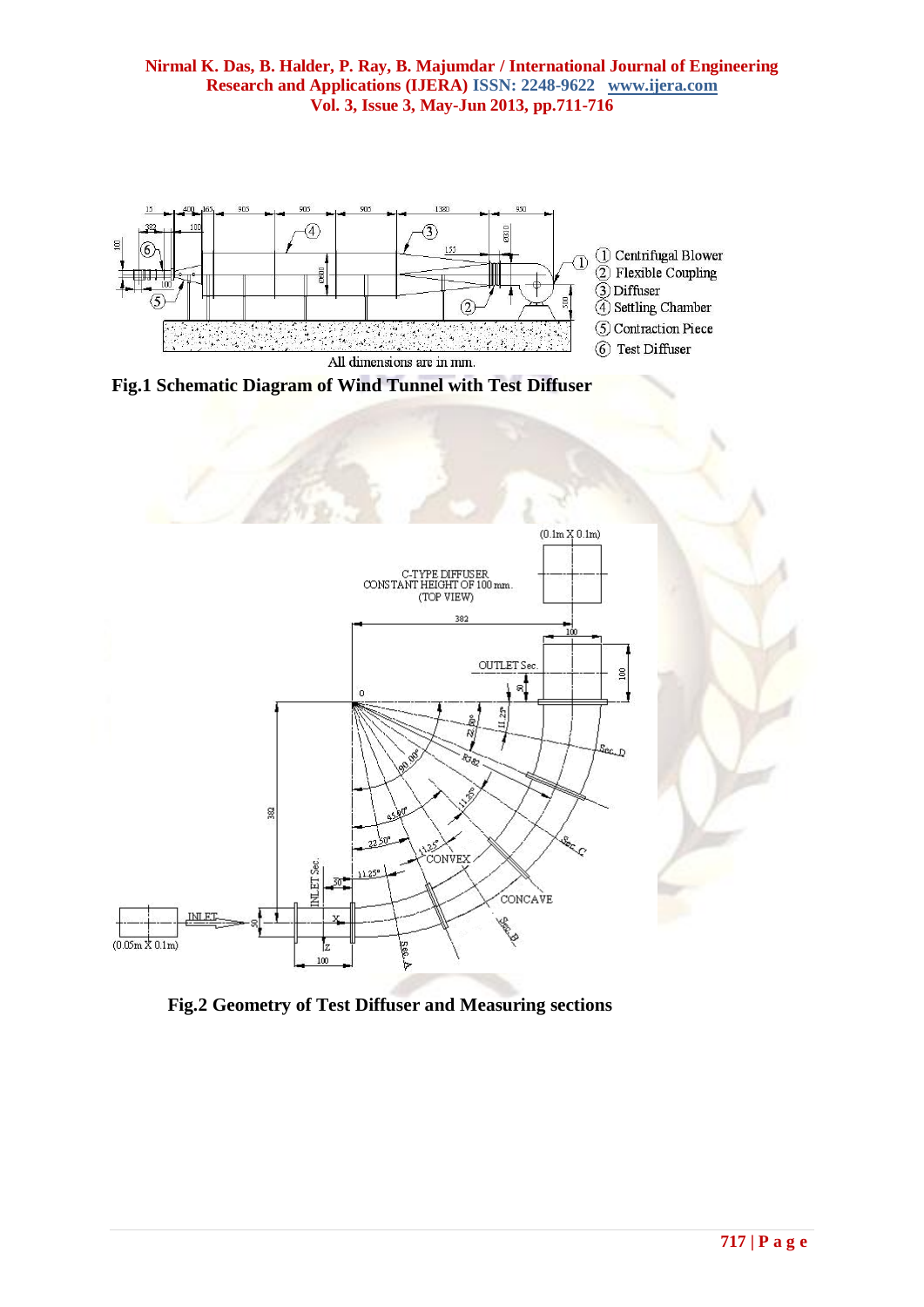

 **Fig.4 Normalised Mean Velocity Profile in Vertical Plane**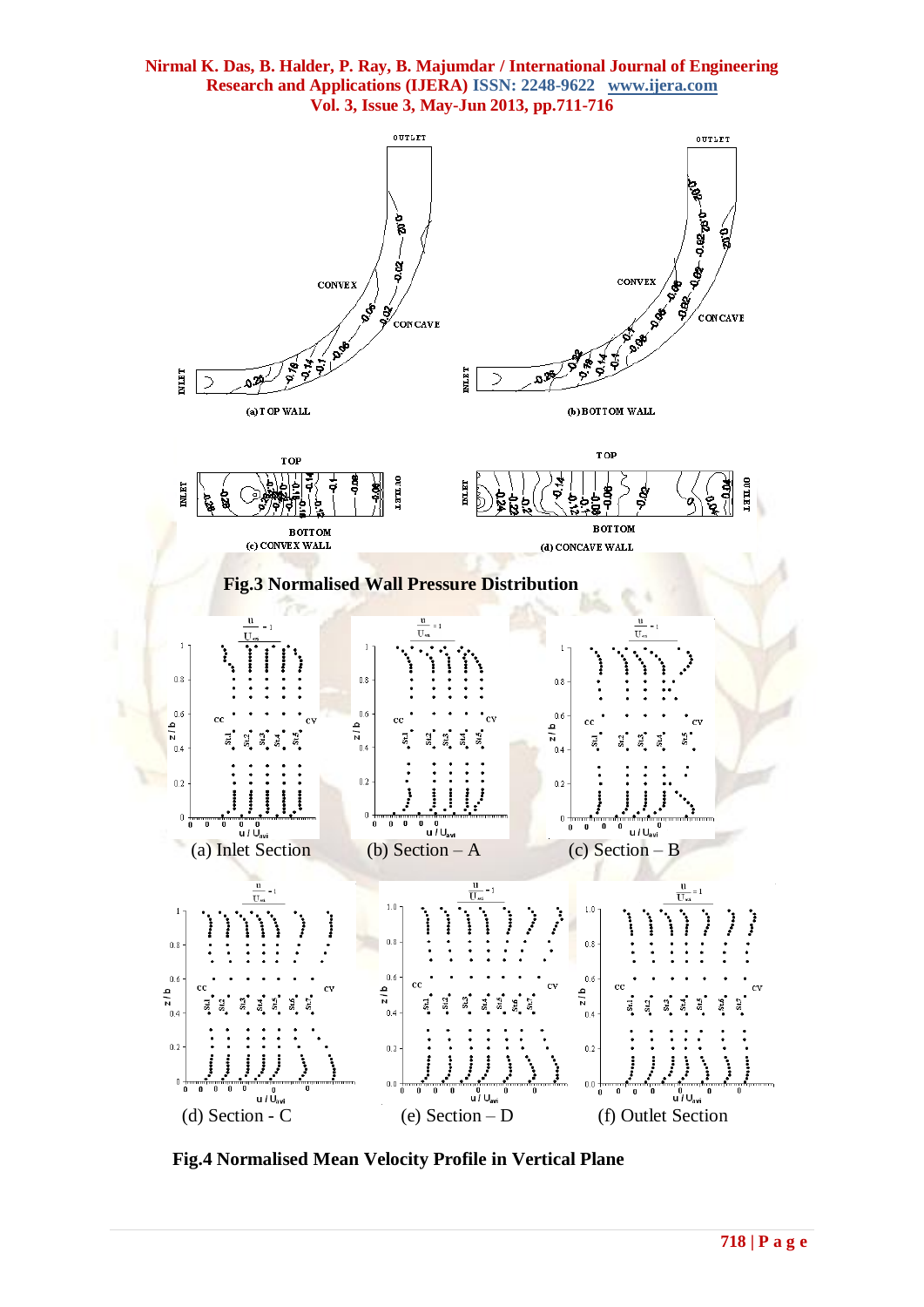

**Fig.6 Coefficient of Static Pressure Recovery and Total Pressure Loss**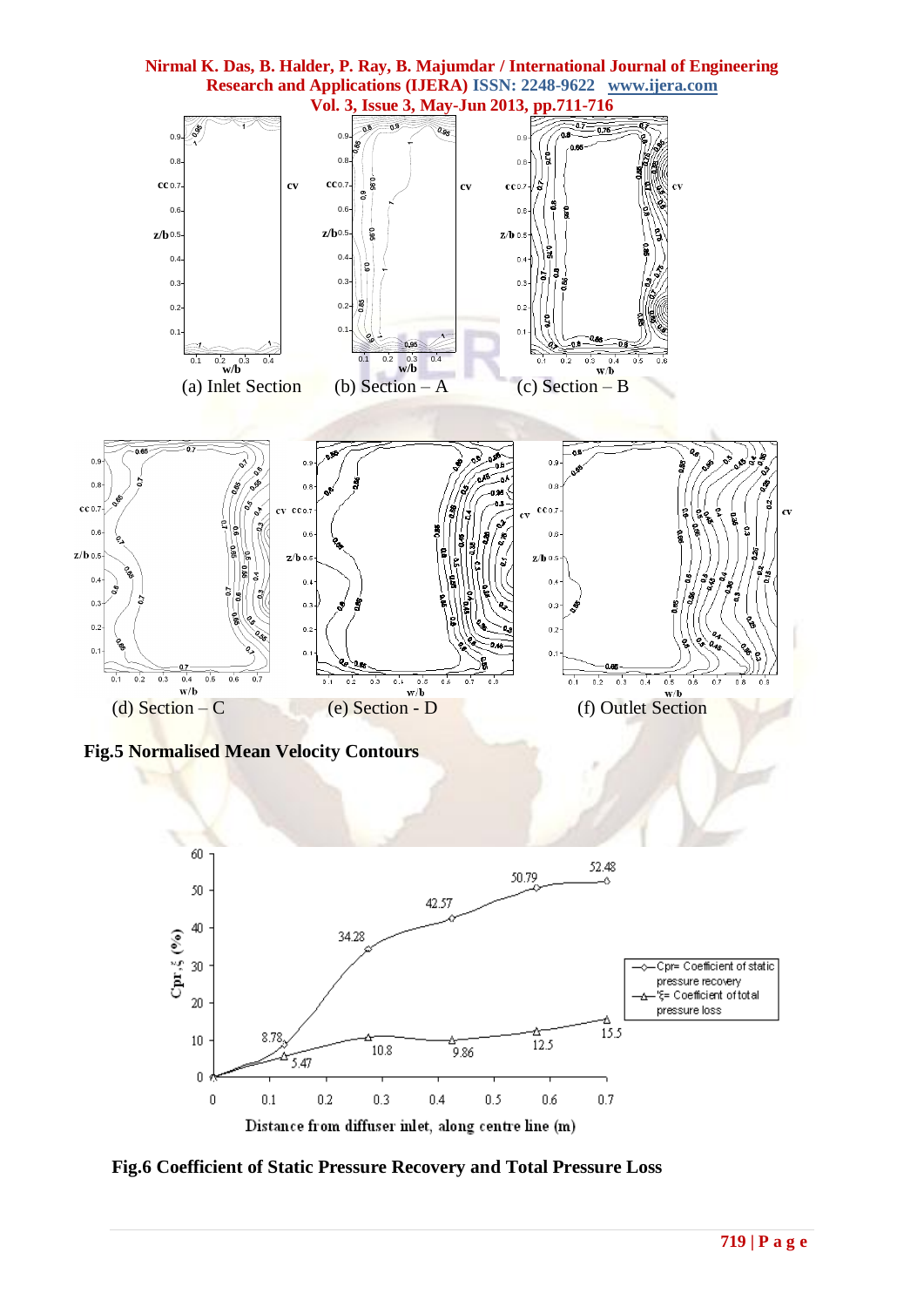

**Fig.7 Comparison of Experimental and Computational Normalised Velocity Contours (Contd.)**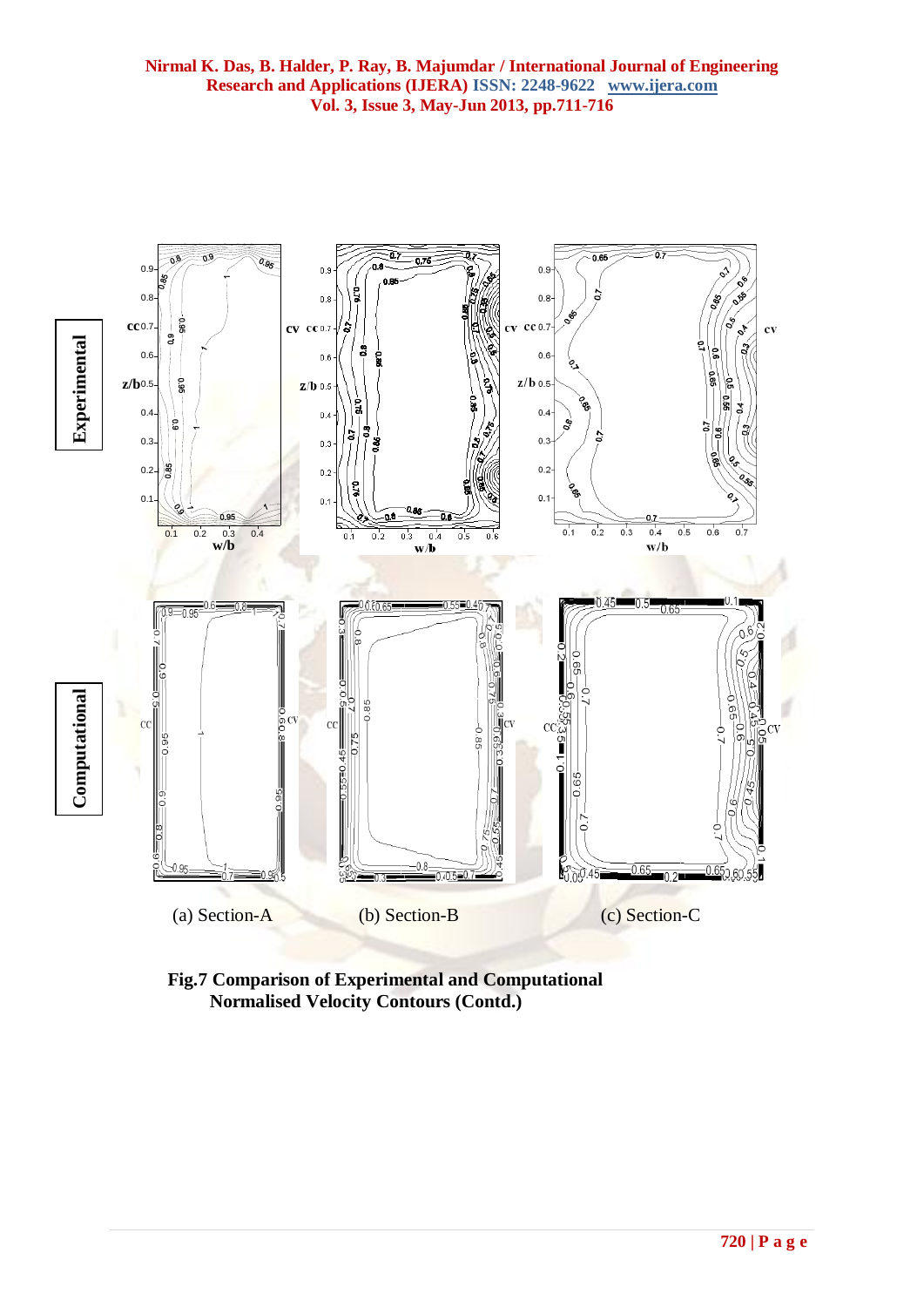

**Fig.7 Comparison of Experimental and Computational Normalised Velocity Contours**